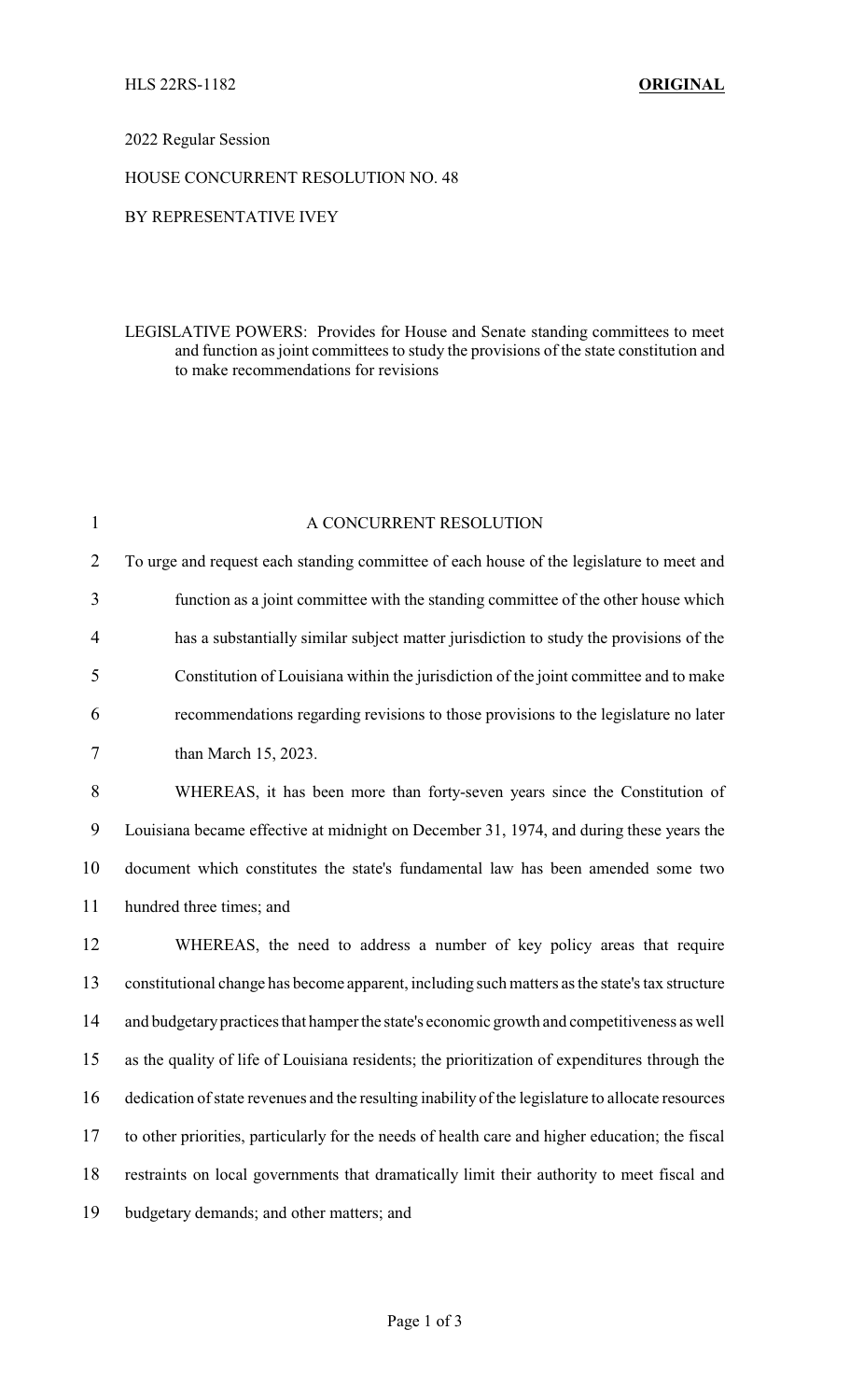### HLS 22RS-1182 **ORIGINAL**

 WHEREAS, the constitution contains many provisions that prohibit or restrict the legislature in effectively addressing state and constituent needs, and also includes extensive provisions that are so detailed as to be statutory rather than constitutional in nature and, as a result, require further constitutional amendment when any change is needed; and

 WHEREAS, a serious analysis of the state constitution is necessary to address the state's critical needs; to undertake an in-depth consideration of reform proposals; and to craft provisions that allow for flexibility and innovation in legislative solutions to problems of the present and the future, and the standing committees of the legislature are uniquely positioned to recognize issues and recommend appropriate and necessary revisions.

 THEREFORE, BE IT RESOLVED that the Legislature of Louisiana does hereby urge and request each standing committee of each house of the legislature to meet and function as a joint committee with the standing committee of the other house which has a substantially similar subject matter jurisdiction to study the provisions of the Constitution of Louisiana within the jurisdiction of the joint committee, to report its activities regarding those provisions, and to include in such report its analysis of those provisions to the legislature, no later than March 15, 2023.

- 17 BE IT FURTHER RESOLVED that Legislature of Louisiana does hereby request each joint committee to specifically include in its report all of the following information:
- (1) Identification of the provisions of the constitution within its purview that constitute fundamental law.
- (2) Identification of language in the provisions of the constitution within its purview that is not considered fundamental law and that either from a best practice or comparative perspective is unusual for a constitution or is most commonly statutory in nature.
- (3) Identification of language in the provisions of the constitution within its purview that is legally unnecessary, redundant, or obsolete.
- (4) Identification of language in the provisions of the constitution within its purview that is transitional in nature and which should either be removed or updated.
- (5) Identification of language in the provisions of the constitution within its purview that, from an organizational or structural perspective, should either be placed elsewhere in the constitution or reworded.